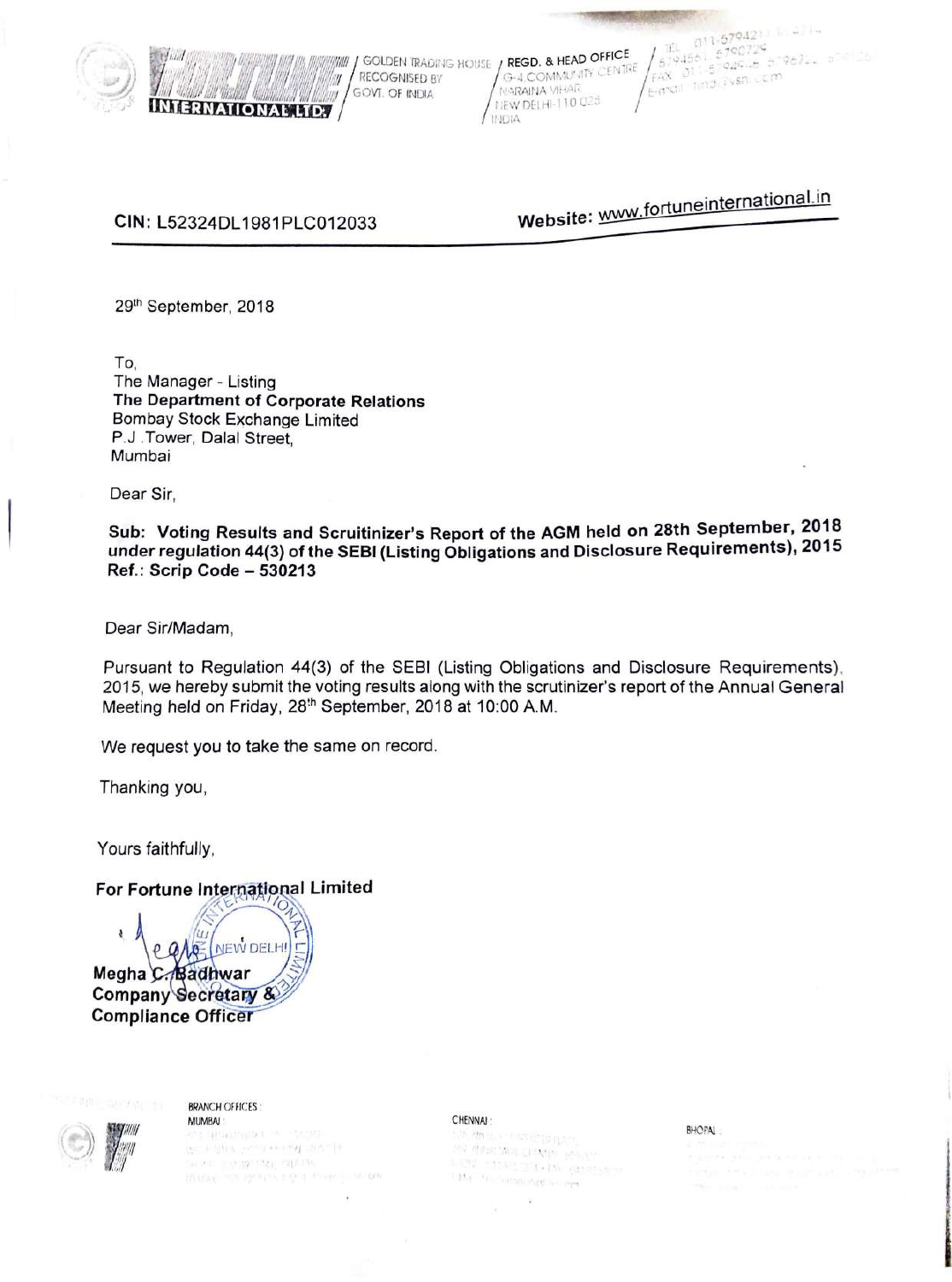

#### **CONSOLIDATED SCRUTINEER'S REPORT**

**[Pursuant to Section 108, 109 of the Companies Act, 2013 and Rule 20 of Companies (Management and Administration) Amendment Rules, 2015, Rule 21 of the Companies (Management and Administration) Rules, 2014 and Regulation 44 of SEB1 (Listing Obligations and Disclosure Requirements) Regulations, 2015]**

**To,**

**The Chairman M/s. Fortune International Limited, G-4, C- Block Community Centre, Naraina Vihar, New Delhi-110028**

The 36th (Thirty- Sixth) Annual General Meeting (AGM) of the Equity Shareholders of **M/s. Fortune International Limited** held on Friday, 28th September, 2018 at 10:00 A.M. at Amarai Farms, Khasra No. 375, Village- Kapashera, near Police Chowki, Old Delhi-Gurgaon Road, Kapashera, New Delhi - 110037.

Dear Sir,

I, Vishakha Harbola, Proprietor of M/s Vishakha Harbola & Associates, Company Secretaries, New Delhi at K- 40, Second Floor, B.K. Dutt Colony, Near Jor Bagh, New Delhi - 110003, was appointed as Scrutinizer by the Board of Directors of M/s. **Fortune International Limited** (the Company) for the purpose of scrutinizing evoting process (remote e-voting) and voting by use of ballot at the AGM pursuant to Section 108 and 109 of the Companies Act, 2013 read with Rule 20 & 21 of the Companies (Management and Administration) Rules, 2014 (Amendment Rules, 2015) and Regulation 44 of SEBI (Listing Obligations and Disclosure Requirements) Regulations, 2015 in respect of the below mentioned resolutions proposed at the 36th (Thirty Sixth) Annual General Meeting of the Equity Shareholders of the Company held on Friday, September 28th, 2018 at 10.00 A.M. at Amarai Farms, Khasra No. 375, Village- Kapashera, near Police Chowki, Old Delhi-Gurgaon Road, Kapashera, New Delhi - 110037, submit my report as under:

1. The compliance with the provisions of the Companies Act, 2013 and the Rules made thereunder relating to voting through electronic means (by remote e-voting) and voting by use of ballots by the shareholders on the resolutions proposed in



**Page 1 of 7**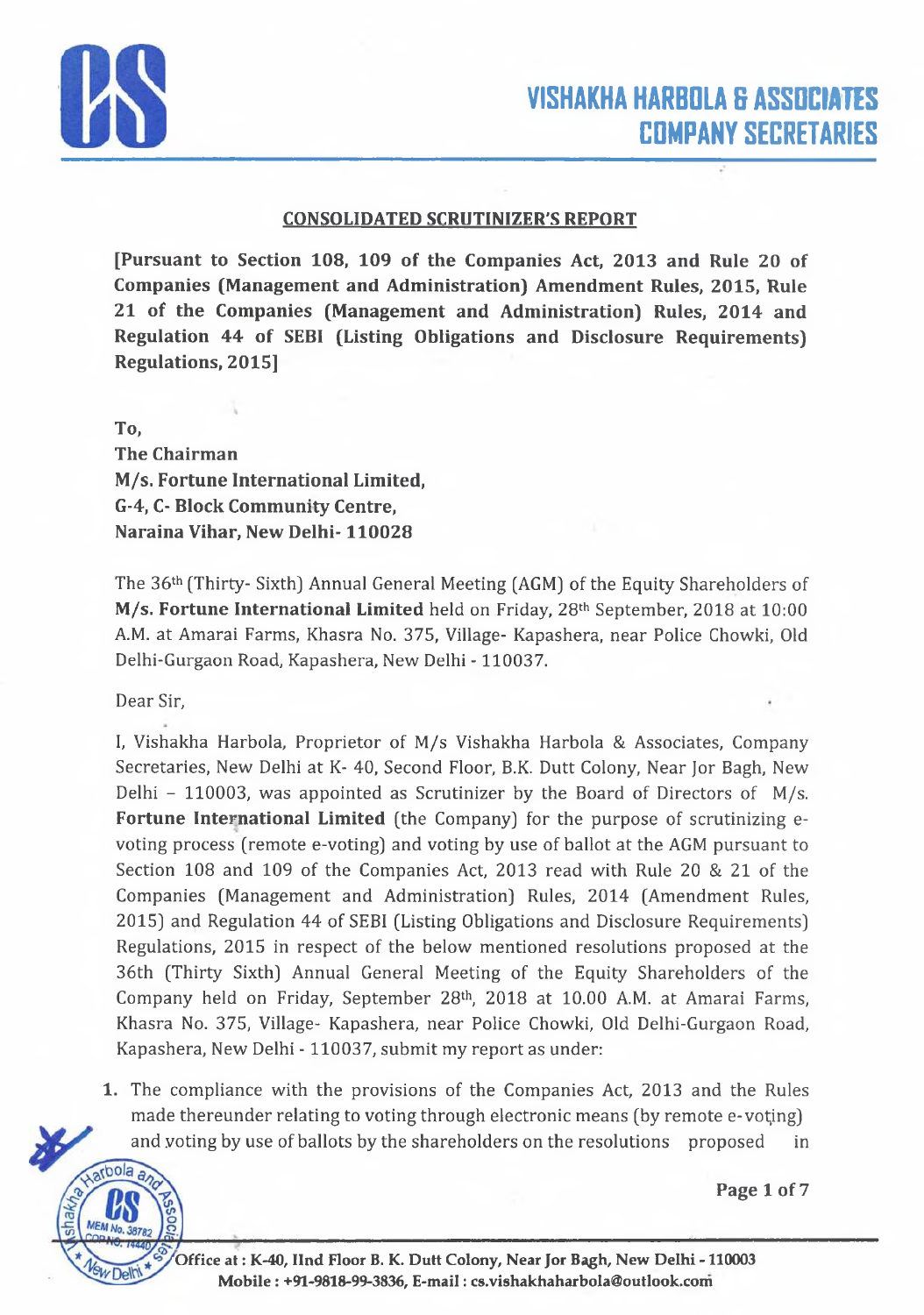

notice of the 36th Annual General Meeting of the Company is the responsibility of the management. My responsibility as a scrutinizer is to ensure that the voting process both through electronic means and by use of ballot at the meeting are conducted in a fair and transparent manner and render consolidated Scrutinizer's Report of the total votes cast in favour or against if any, to the Chairman on the resolutions, based on the reports generated from the electronic voting system provided by National Securities Depository Limited (NSDL) and the report generated physically for voting by use of ballots at the meeting.

- **2.** In accordance with the Notice of the 36th Annual General Meeting sent to the shareholders and the 'Advertisement' and 'corrigendum' published pursuant to Rule 20 [4] (v) of the Companies (Management and Administration) Rules, 2014 (Amendment Rules 2015) on 12th August, 2016 respectively, the remote e-voting opened at 09:00 A.M. on September 25, 2018 and remained open till 5:00 P.M on September 27, 2018.
- **3.** The Equity Shareholders holding shares as on September 21, 2018, were entitled to vote on the resolutions stated in the Notice of the 36th Annual General Meeting of the Company.
- **4.** After declaration of voting by use of ballot by the Chairman at the meeting, ballot boxes were locked and kept for voting duly marked by identification mark placed on them. The ballot boxes subsequently on close of voting hours, were opened in the presence of two witnesses who are not the employees of the company, and ballots received were serially numbered, sorted, signatures verified and were scrutinized and initialled by the scrutinizer. The ballots were reconciled with the records maintained by the Company/ Registrar and Transfer Agent (R&TA) of the Company and authorizations/ proxies lodged with the Company. The votes were also scrutinized for the purpose of eliminating duplicate voting i.e. on remote evoting as well as by use of ballot.
- 5. None of the ballots Papers were found incomplete and/or defective. The votes cast by use of Ballots at the meeting were first counted physically.
- 6. The votes on remote e-voting were unblocked at around 04:15 P.M. on 28th September, 2018, after conclusion of voting at the AGM in the presence of two witnesses who are not the employees of the Company and the e-voting results/ list



Page 2 of 7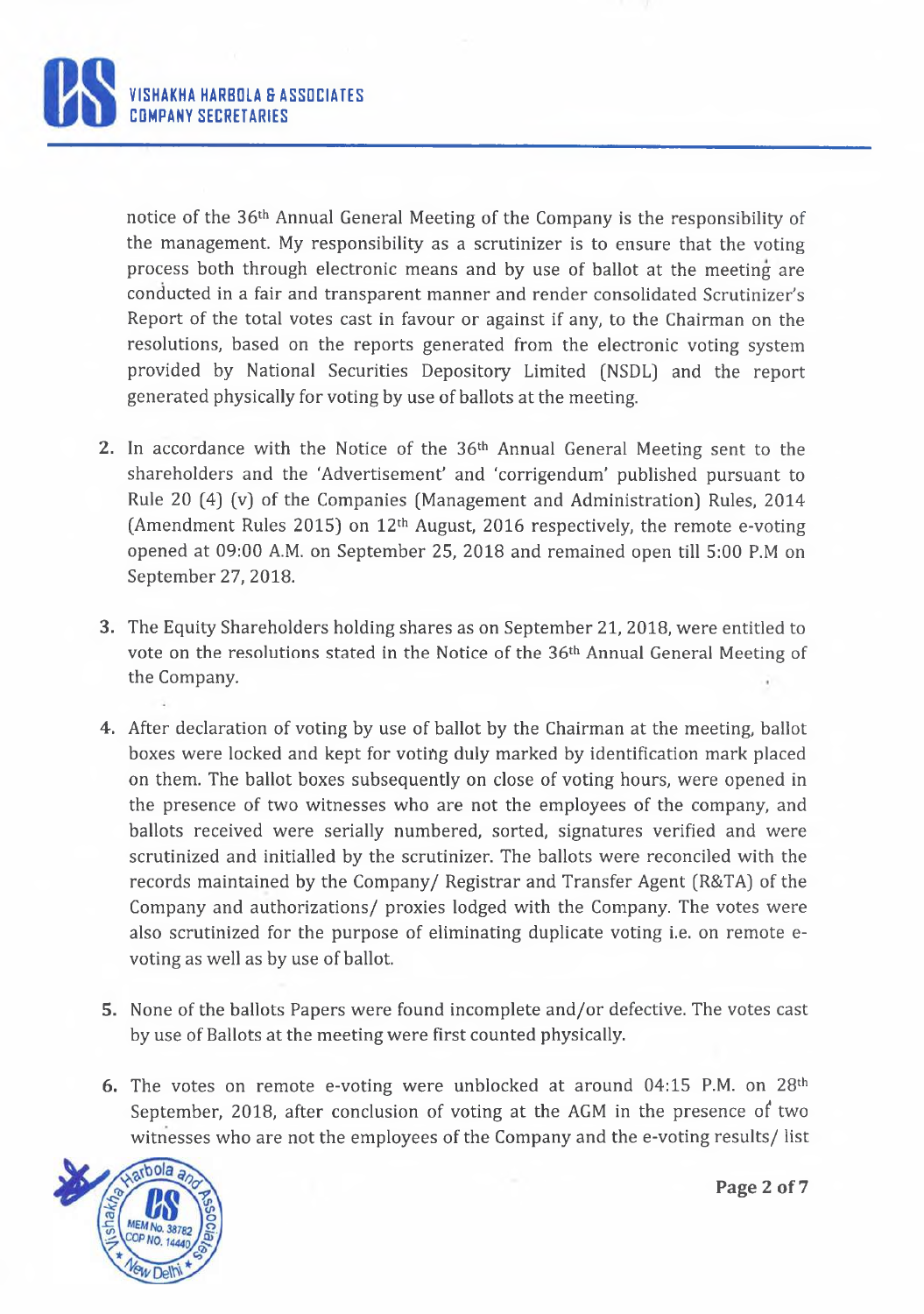**ISHAKHA HARBOLA & ASSOCIATES** COMPANY SECRETARIES

> of equity shareholders who have voted for and against were downloaded from the e- voting website of National Securities Depository Limited [NSDL] [\(www.evoting.nsdl.com\]](http://www.evoting.nsdl.com) and the same will be handed over to the Chairman.

- 7. The total votes cast in favour or against on all the resolutions proposed in the Notice of the AGM are as under:
- **a) Resolution-1: Ordinary Resolution**

**To receive, consider and adopt the Audited Standalone and Consolidated Financial Statements including Balance Sheet as at 31st March, 2018 and the Profit and Loss Account for the year ended on that date, together with the Reports of the Directors and the Auditors thereon.**

**To consider and if thought fit, to pass with or without modification(s), the following resolution as an ordinary resolution:**

**"RESOLVED THAT** the audited Standalone and consolidated Financial Statements including balance sheet as at 31st March 2018, the statement of profit and loss along with notes to accounts and cash flow statement for the year ended on that date, together with the directors' report and the auditors' report thereon as presented to members, be and are hereby, approved and adopted".

[i] Voted in **favour** of the resolution:

| <b>Mode of Voting</b> | <b>Number</b><br><b>Members voted</b> | of Number of vote cast by $\frac{1}{2}$<br>them | total<br>of<br>number of valid<br>votes cast |
|-----------------------|---------------------------------------|-------------------------------------------------|----------------------------------------------|
| Remote e-Voting       |                                       |                                                 | 100                                          |
| Voting by poll        | 17                                    | 46,81,608                                       | 100                                          |
| Total                 | 24                                    | 46,81,620                                       | 100                                          |

#### (ii) Voted **against** the resolution:

| <b>Mode of Voting</b> | <b>Number</b><br><b>Members voted</b> | cast by them | of Number of vote \% of total number of<br>valid votes cast |
|-----------------------|---------------------------------------|--------------|-------------------------------------------------------------|
| Remote e-Voting       |                                       |              |                                                             |
| Voting by poll        |                                       |              |                                                             |
| Total                 |                                       |              |                                                             |

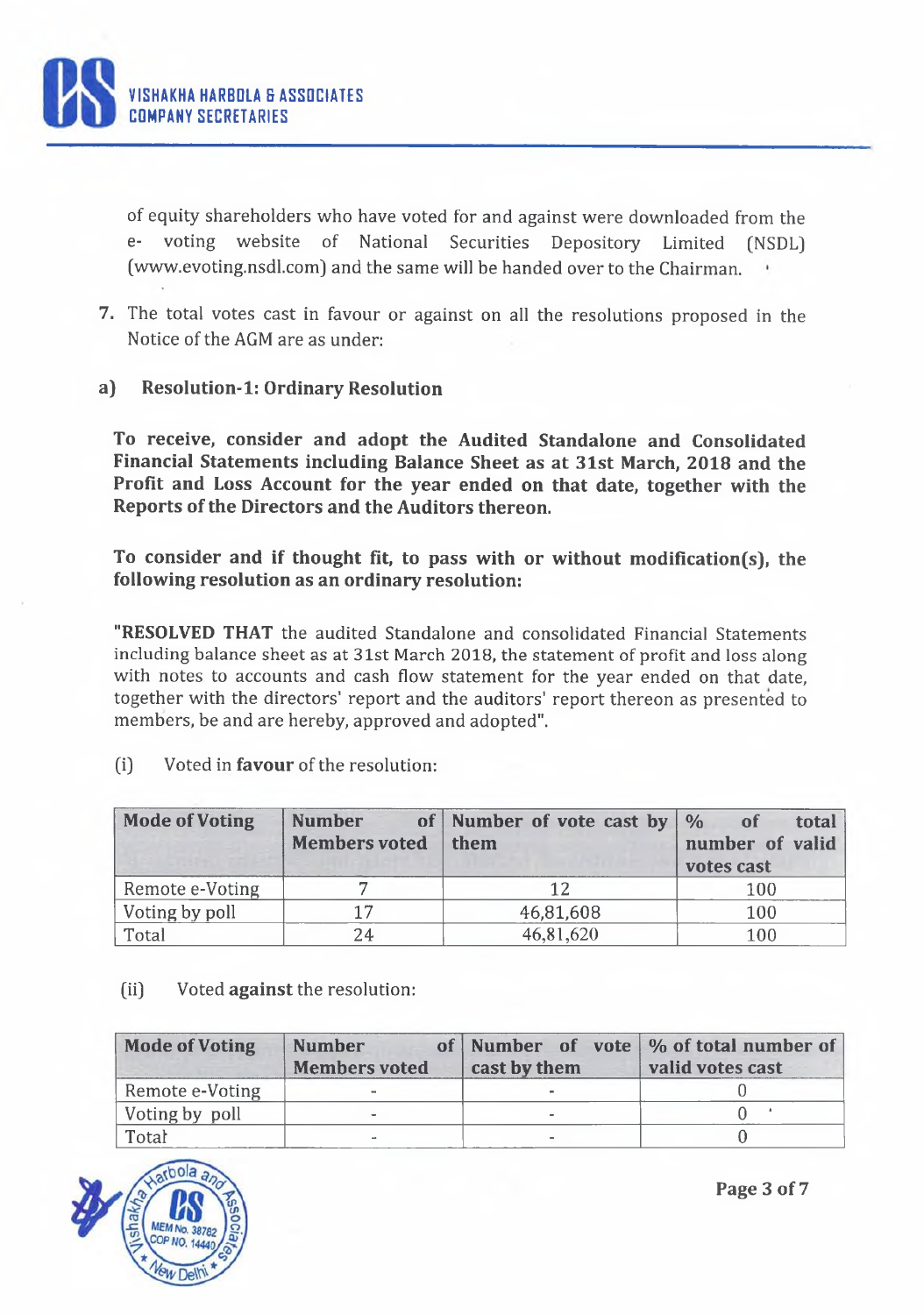

## (iii) **Invalid** votes:

| <b>Total number of members</b><br>whose votes were declared<br>invalid | Total number of votes cast by them |
|------------------------------------------------------------------------|------------------------------------|
|                                                                        |                                    |

## **b) Resolution-2: Ordinary Resolution**

**To appoint a Director in place of Mrs. Rekha Shrivastava (DIN: 00051261), who retires by rotation and being eligible offers herself for re-appointment.**

**To consider and if thought fit, to pass with or without modification(s), the following resolution as an ordinary resolution:**

**"RESOLVED THAT** Mrs. Rekha Shrivastava (DIN: 00051261), who retires by rotation and being eligible, offers herself for re-appointment, be and is hereby re-appointed as director of the Company."

| <b>Mode of Voting</b> | Number of<br>members of<br>voted | <b>Number of votes</b><br>cast by them | % of total<br>number of valid<br>votes cast |
|-----------------------|----------------------------------|----------------------------------------|---------------------------------------------|
| Remote e-voting       |                                  | 12                                     | 100                                         |
| Voting by poll        | 17                               | 46,81,608                              | 100                                         |
| Total                 | 24                               | 46,81,620                              | 100                                         |

(i) Voted in **favour** of the resolution:

(ii) Voted **against** the resolution:

| <b>Mode of Voting</b> | <b>Number</b><br>members of voted   cast by them | of Number of votes $\frac{1}{2}$ of total number | of valid votes cast |
|-----------------------|--------------------------------------------------|--------------------------------------------------|---------------------|
| Remote e-voting       |                                                  |                                                  |                     |
| Voting by poll        |                                                  |                                                  |                     |
| Total                 |                                                  |                                                  |                     |



**Page 4 of 7**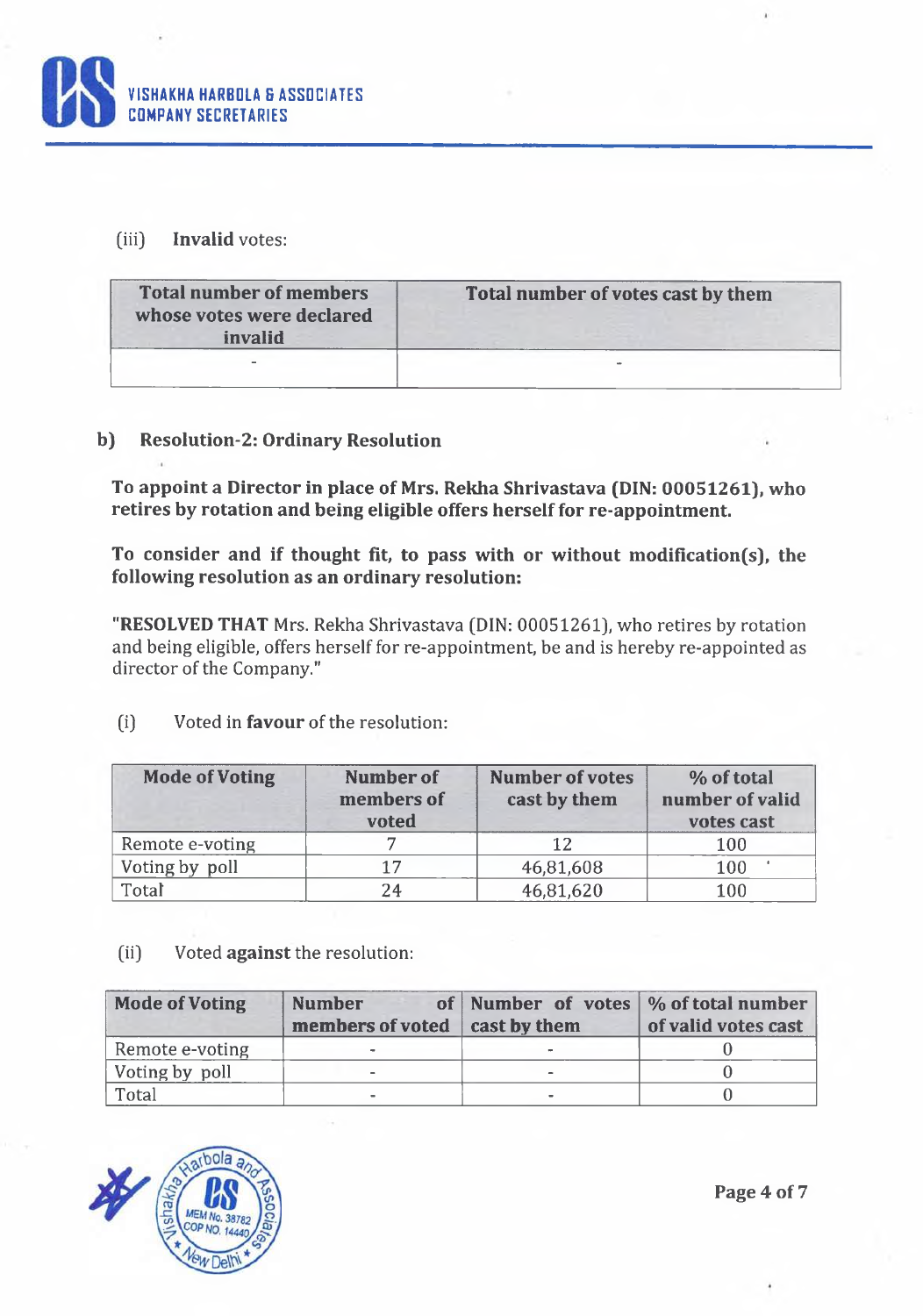

## (iii) **Invalid** votes:

| Total number of members whose<br>votes were declared invalid | Total number of votes cast by them |
|--------------------------------------------------------------|------------------------------------|
|                                                              |                                    |

## **c) Resolution-3: Ordinary Resolution**

**To ratify the appointment of M/s. D. Kothary & Co, Chartered Accountants, as Statutory Auditors of the Company and authorise the Board to fix their remuneration**

**To consider and if thought fit to pass with or without modification(s), the following resolution as an Ordinary Resolution:**

**"RESOLVED THAT** pursuant to the provisions of Sections 139, 142 and other applicable provisions, if any, of the Companies Act, 2013 and the Companies (Audit and Auditors) Rules, 2014 (including any statutory modification(s) or re-enactment thereof, for the time being in force), as may be applicable, the appointment of M/s. D. Kothary & Co., Chartered Accountants (Firm Registration No. 105335W), who were appointed as the Statutory Auditors of the Company in the previous AGM for a period of 5 years i.e till the conclusion of 40th AGM, be and is hereby ratified to hold office from the conclusion of this AGM till the conclusion of 37th AGM of the Company to be held in the year 2019, at such remuneration and out of pocket expenses as may be mutually agreed between the Board of Directors of the Company and the Statutory Auditors."

| <b>Mode of voting</b> | <b>Number</b><br>members<br>voted | of Number of votes<br>of $\vert$ cast by them | $\frac{1}{2}$<br>of<br>total<br>number of valid<br>votes cast |
|-----------------------|-----------------------------------|-----------------------------------------------|---------------------------------------------------------------|
| Remote e-voting       |                                   | 12                                            | 100                                                           |
| Voting by poll        | 17                                | 46,81,608                                     | 100                                                           |
| Total                 | 24                                | 46,81,620                                     | 100                                                           |

(i) Voted in favour of the resolution:

#### **(ii)** Voted against the resolution:

| <b>Mode of Voting</b> | <b>Number</b><br>members of voted cast by them | of Number of votes \% of total number | of valid votes cast |
|-----------------------|------------------------------------------------|---------------------------------------|---------------------|
| Remote e-voting       | $\overline{\phantom{a}}$                       |                                       |                     |
| Voting by poll        |                                                |                                       |                     |
| Total                 |                                                |                                       |                     |



**Page 5 of 6**